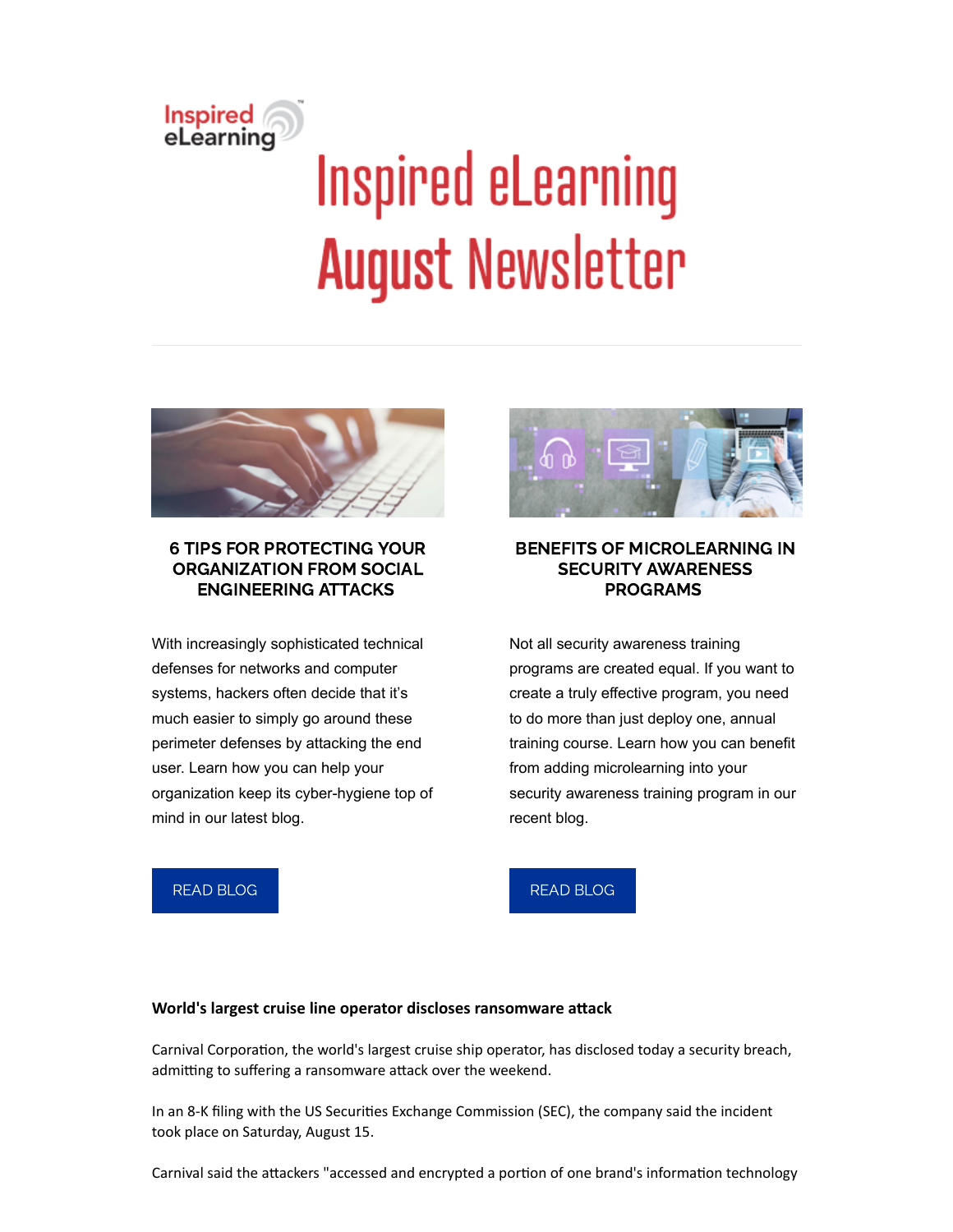systems," and that the intruders also downloaded files from the company's network.

The cruise line operator said it already started an investigation into the breach, notified law enforcement, and engaged with legal counsel and incident response professionals.



Based on a preliminary assessment of the incident, Carnival said it expects that the attackers gained access to some guest and employees' personal data.

Nonetheless, despite some fallout, including potential lawsuits, the company said it does not expect the incident to have a material impact on its "business, operations or financial results."

Carnival did not disclose any details about the incident itself, such as its name of the ransomware utilized to encrypt its network, or which of its many internal networks/brand was impacted.

Today, Carnival Corp is the largest cruise line operator in the world, with more than 150,000 employees and a fleet of 600 ships, owning multiple cruise line brands such as Carnival Cruise Line, Princess Cruises, Holland America Line, Seabourn, P&O Cruises (Australia), Costa Cruises, AIDA Cruises, P&O Cruises (UK) and Cunard.

Earlier this year, in March, the company disclosed a separate security breach, revealing that an intruder gained access to its internal network between April and June 2019, from where they stole the personal information for some of its guests.

This article was originally posted by ZDNet.com. Read the full article [here](https://www.zdnet.com/article/worlds-largest-cruise-line-operator-discloses-ransomware-attack/#ftag=RSSbaffb68).

#### **AWS Cryptojacking Worm Spreads Through the Cloud**

A cryptomining worm from the group known as TeamTNT is spreading through the Amazon Web Services (AWS) cloud and collecting credentials. Once the logins are harvested, the malware logs in and deploys the XMRig mining tool to mine Monero cryptocurrency.



According to researchers at Cado Security, the worm also deploys a number of openly available malware and offensive security tools, including "punk.py," a SSH post-exploitation tool; a log cleaning tool; the Diamorphine rootkit; and the Tsunami IRC backdoor.

It is, they said, the first threat observed in the wild that specifically targets AWS for cryptojacking purposes. However, it also carries out more familiar fare.

"The worm also steals local credentials, and scans the internet for misconfigured Docker platforms," according to a Monday posting. "We have seen the attackers...compromise a number of Docker and Kubernetes systems."

As more businesses embrace cloud and container environments, it has opened up a new attack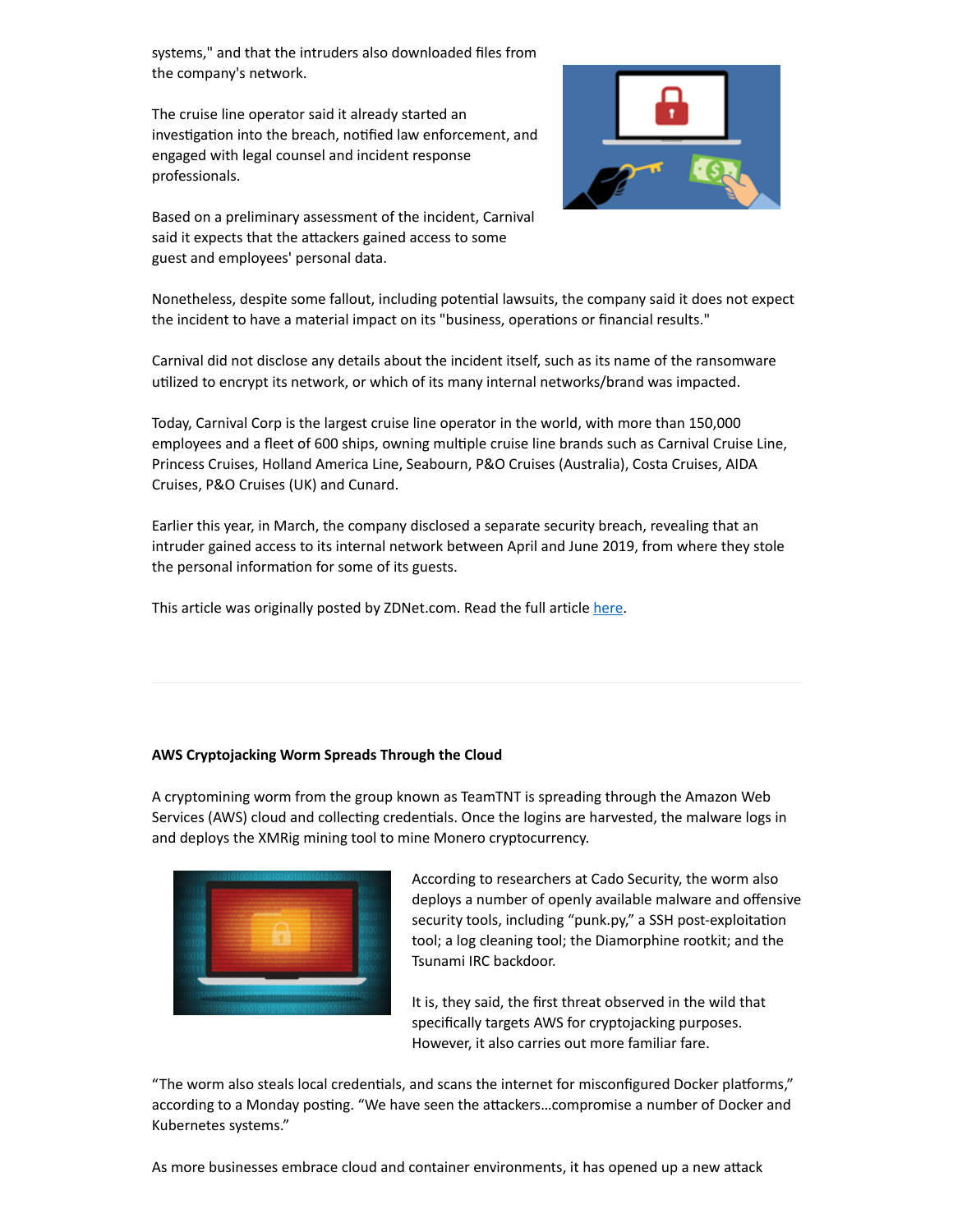surface for cybercriminals via misconfiguration. That said, cryptomining threats taking aim at Docker and Kubernetes aren't new. Attackers continue to scan for publicly accessible, open Docker/Kubernetes servers in an automated fashion, and then exploit them in order to set up their own containers and execute malware on the victim's infrastructure.

Usually that malware is a cryptominer of some kind, as seen in April in a Bitcoin-mining campaign using the Kinsing malware. Sometimes the threat is more evolved, as seen in July, when a fresh Linux backdoor called Doki was seen infesting Docker servers to sett the scene for any number of malwarebased attacks, from denial-of-service/sabotage to information exfiltration to ransomware.

However, the focus on AWS in this latest set of campaigns – which were also flagged by MalwareHunterTeam – is unique, Cado researchers said.

#### **Attacking AWS**

The attack starts with targeting the way that AWS stores credentials in an unencrypted file at  $\gamma$ /.aws/credentials, and additional configuration details in a file at  $\gamma$ /.aws/config.

"The code to steal AWS credentials is relatively straightforward  $-$  on execution it uploads the default AWS credentials and config files to the attackers' server, sayhi.bplace[.]net," researchers explained. "Curl is used to send the AWS credentials to TeamTNT's server."

Interestingly, though the script is written to be a worm, the automated portion of the attack didn't seem to be in full operation during the security firm's analysis.

"We sent credentials created by CanaryTokens.org to TeamTNT, however have not seen them in use yet," according to the post. "This indicates that TeamTNT either manually assess and use the credentials, or any automation they may have created isn't currently functioning."

The script that anchors TeamTNT's worm is repurposed code from the aforementioned Kinsing malware, researchers said, which was originally used to scan for misconfigured Docker APIs, then spin up Docker images and install itself. They added that copying code from other tools is common in this area of cybercrime.

"In turn, it is likely we will see other worms start to copy the ability to steal AWS credenals files too," they said. "Whilst these attacks aren't particularly sophisticated, the numerous groups out there deploying cryptojacking worms are successful at infecting large amounts of business systems."

#### **TeamTNT – It's Dynamite**

As far as attribution, TeamTNT announces itself in numerous references within the worm's code, according to researchers, plus the group uses a domain called teamtnt[.]red. That domain hosts malware, and the homepage is entitled "TeamTNT RedTeamPentesting."

TeamTNT has been prolific, and was spotted originally earlier in the year. In April, Trend Micro observed the group attacking Docker containers.

An examination by Cado of one of the mining pools yielding information about the systems that the AWS-capable worm has compromised showed that for the one pool, there were 119 compromised systems, across AWS, Kubernetes clusters and Jenkins build servers.

"So far we have seen two different Monero wallets associated with these latest attacks, which have earned TeamTNT about three XMR," researchers explained. "That equates to only about \$300, however this is only one of their many campaigns."

Cado researchers suggested that to thwart such attacks, businesses should identify which systems are storing AWS credential files and delete them if they aren't needed. Also, review network traffic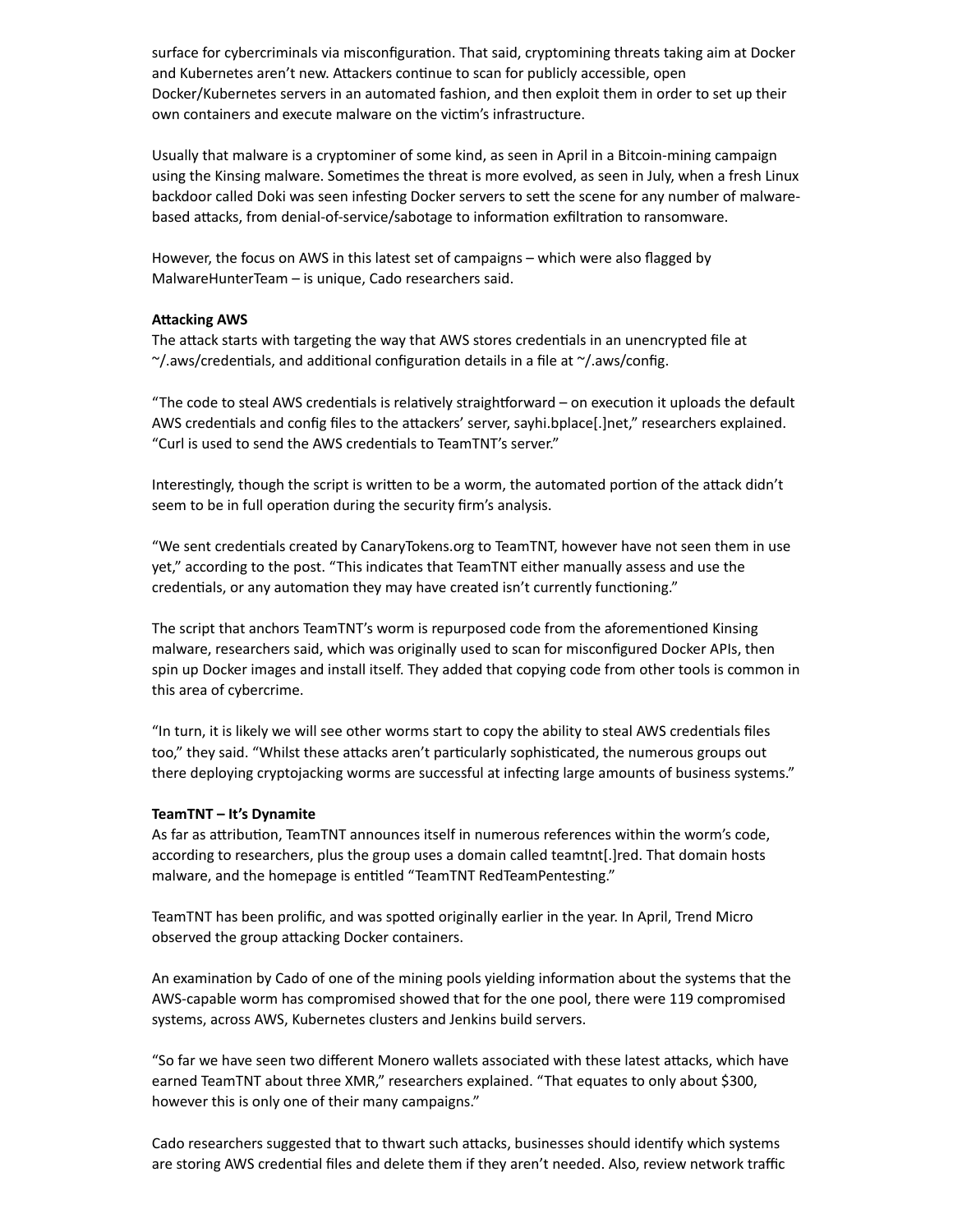for any connections to mining pools or those sending the AWS credentials file over HTTP; and, use firewall rules to limit any access to Docker APIs.

This article was originally posted by ThreatPost. Read the full article [here](https://threatpost.com/aws-cryptojacking-worm-cloud/158427/).

#### **Investing in Your Cybersecurity Program During Extraordinary Times**

The events of 2020 have brought home (quite literally) the need for a robust remote working strategy. The question is how can infosec professionals best tailor their cybersecurity programs to the new demands of working remotely and ensure security and business continuity. How can they make sure their data is safe when employees are accessing information and corporate systems from their homes?

To answer these questions, we at Cisco asked leading information security experts about how organizations could best devise a cybersecurity program to account for these extraordinary times. Here's what they had to say:



#### **Quentyn Taylor | Director of Information Security at Canon for EMEA**

My main piece of advice would be to remember that the risks are not bigger or smaller. They're just different.

It's easy to get lost in old-world thinking. Architectural applications and data flow as if you had most of your workforce in single, concentrated locations. Those days largely are now over, so when you look at the classic network diagram with the companies' offices at the top, data centers below, and then a big amorphous cloud, it's the piece on the other side of the amorphous cloud, the last mile connection to the employee's home, that is now of critical importance.

This means that any successful cybersecurity program now needs to swap its focus on how to enable secure home working with an emphasis on remote workers, rather than on the dwindling number of employees who are still resident in the office.

#### **Cheryl Biswas | Specialist, Cyber Threat Intelligence Program, Global Bank**

I'm going to give you three recommendations (for a cybersecurity program), and they're based on what's good for the people who will make your program happen. A great program is because of great people. These are as follows:

Maintain respect for each other, new ideas and approaches. We need to be willing to listen and learn from each other. Inspire a spirit of collaboration, cooperation and communication.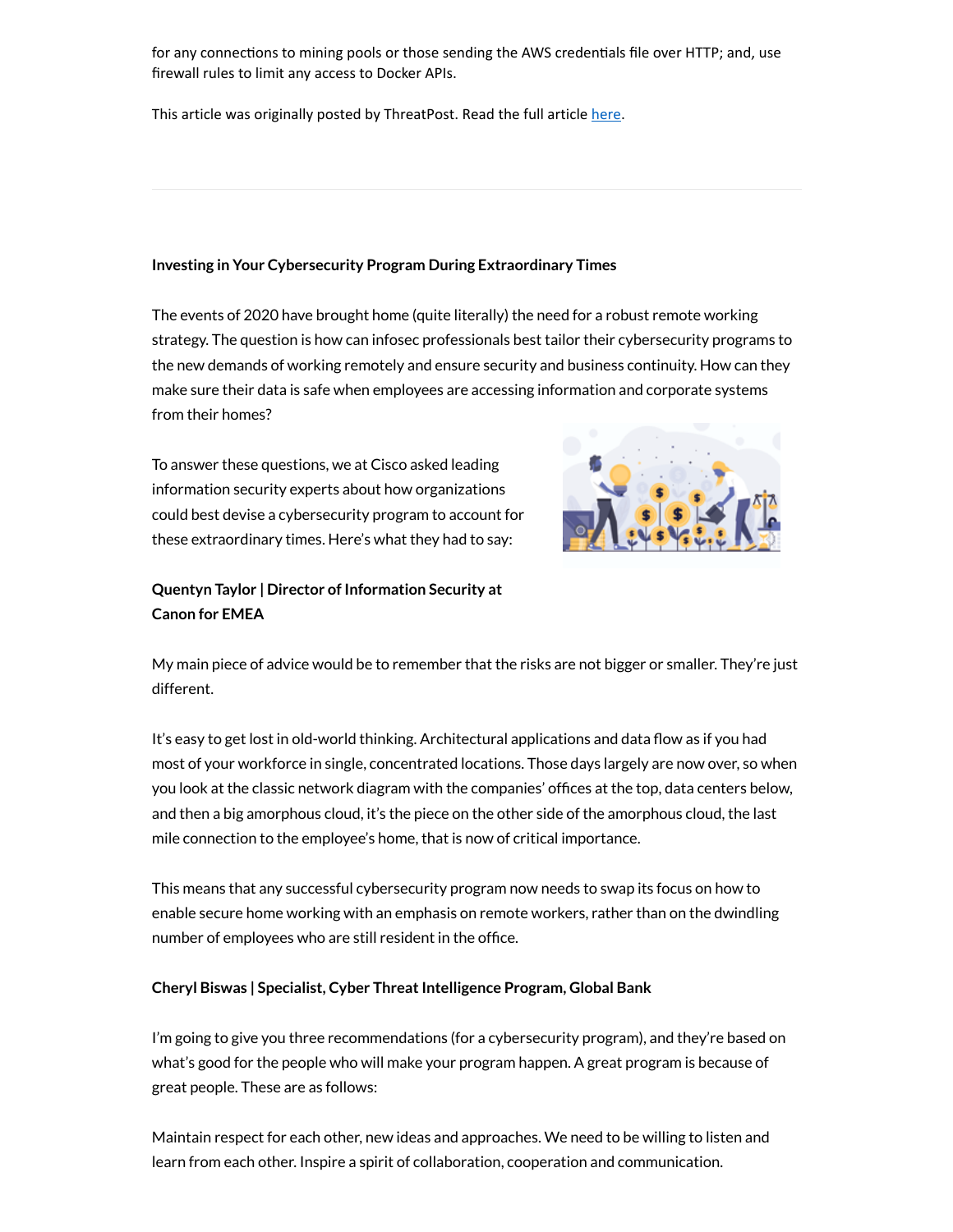Continuously train and build your team. Invest in your people.

Value diversity. We need to grow beyond ourselves and what we know to meet new threats and to be proactive in doing so.

#### **Mark** Weatherford | Chief Strategy Officer for the National Cybersecurity Center

Running a cybersecurity program is fundamentally about planning for bad things to happen and mitigating and minimizing the damages. Disruptions in our technology infrastructure are the reality of the 21st century, and the companies that plan the best are the ones that survive the best.

There are a huge number of factors that go into developing, implementing, and operating a cybersecurity program, but one that always seems to get the least attention is the Business Continuity Planning components. If you don't have a Business Continuity Plan when things go sideways, you're not doing business continuity. You're doing disaster recovery, and the impact to your organization can be orders of magnitude more devastating.

#### **Stephanie Ihezukwu | Cloud Security Operations AnalystII at Duo Security, Cisco**

Knowing what you're working with is key.

If this means spending a few months speaking to everyone in every department, that's what you do. You have to know what is important to the business, your boss, the employees, etc. to know how well they will adapt to changes, what their pain points and struggles are with existing cybersecurity processes and what they have responsibility for.

You're never going to make everyone happy, but you can make it a point to try. So often, we see cybersecurity programs that are sound but are consistently being circumvented by staff because it isn't convenient or practical or simple enough. So, you'd have to maneuver around them by offering training or working with their existing habits.

Our users are not our weakest link but our strongest allies. We need to support them so that they can help keep the business safe, and that requires an ongoing conversation.

#### **John Opdenakker | Security Manager**

A cybersecurity program can only be successful when there's support and commitment from the board and management. Leading by example is crucial for adoption. Using the right tools and processes is very important, but in the end, it's the employees that make the difference.

Every employee should be aware that they can have a positive influence on the security of the company while doing their job. That's why it's so important that people in the security team not only have technical skills but also – probably even more importantly – have soft skills like communication and people management.